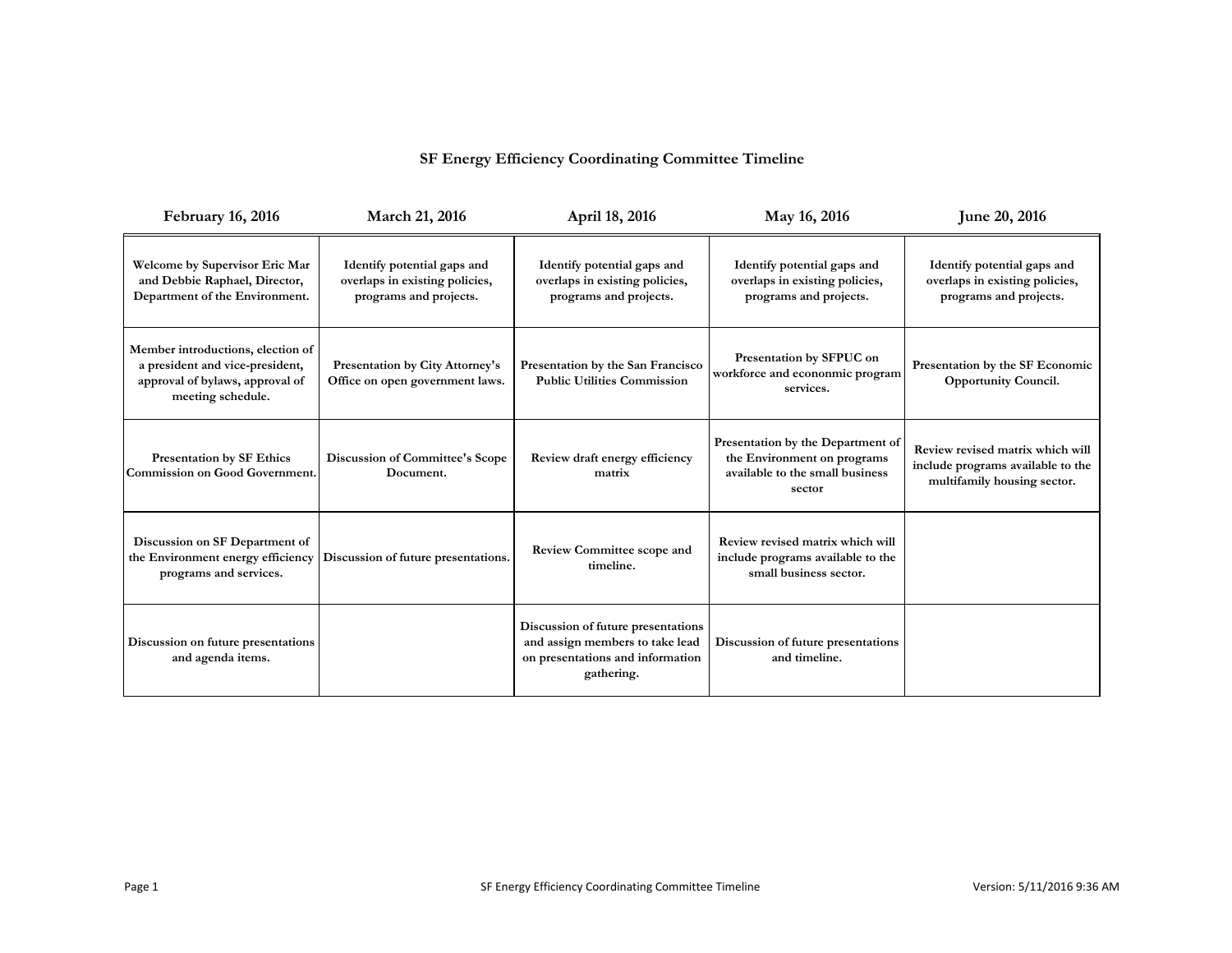## **SF Energy Efficiency Coordinating Committee Timeline**

| <b>July 18, 2016</b>                                                                                                                                                            | <b>August 15, 2016</b>                                                                                                                  | September 19, 2016                                                                                                                                                                                                   | October 17, 2016                                                | November 21, 2016                                              |
|---------------------------------------------------------------------------------------------------------------------------------------------------------------------------------|-----------------------------------------------------------------------------------------------------------------------------------------|----------------------------------------------------------------------------------------------------------------------------------------------------------------------------------------------------------------------|-----------------------------------------------------------------|----------------------------------------------------------------|
| Discuss recommendations and<br>policy standards on how SF should<br>equitably spend energy efficiency<br>monies and align programs with<br>other utility and regional programs. | Discuss recommendations and<br>policy standards on how SF should<br>equitably spend energy efficiency<br>monies and align programs with | Discuss recommendations and<br>policy standards on how SF should<br>equitably spend energy efficiency<br>monies and align programs with<br>other utility and regional programs. other utility and regional programs. | Discuss outline of report to the<br><b>Board of Supervisors</b> | Review outline of report to the<br><b>Board of Supervisors</b> |
| Presentation by SF Department of<br>the Environment on industry data.                                                                                                           |                                                                                                                                         |                                                                                                                                                                                                                      |                                                                 |                                                                |
|                                                                                                                                                                                 |                                                                                                                                         |                                                                                                                                                                                                                      |                                                                 |                                                                |
|                                                                                                                                                                                 |                                                                                                                                         |                                                                                                                                                                                                                      |                                                                 |                                                                |
|                                                                                                                                                                                 |                                                                                                                                         |                                                                                                                                                                                                                      |                                                                 |                                                                |